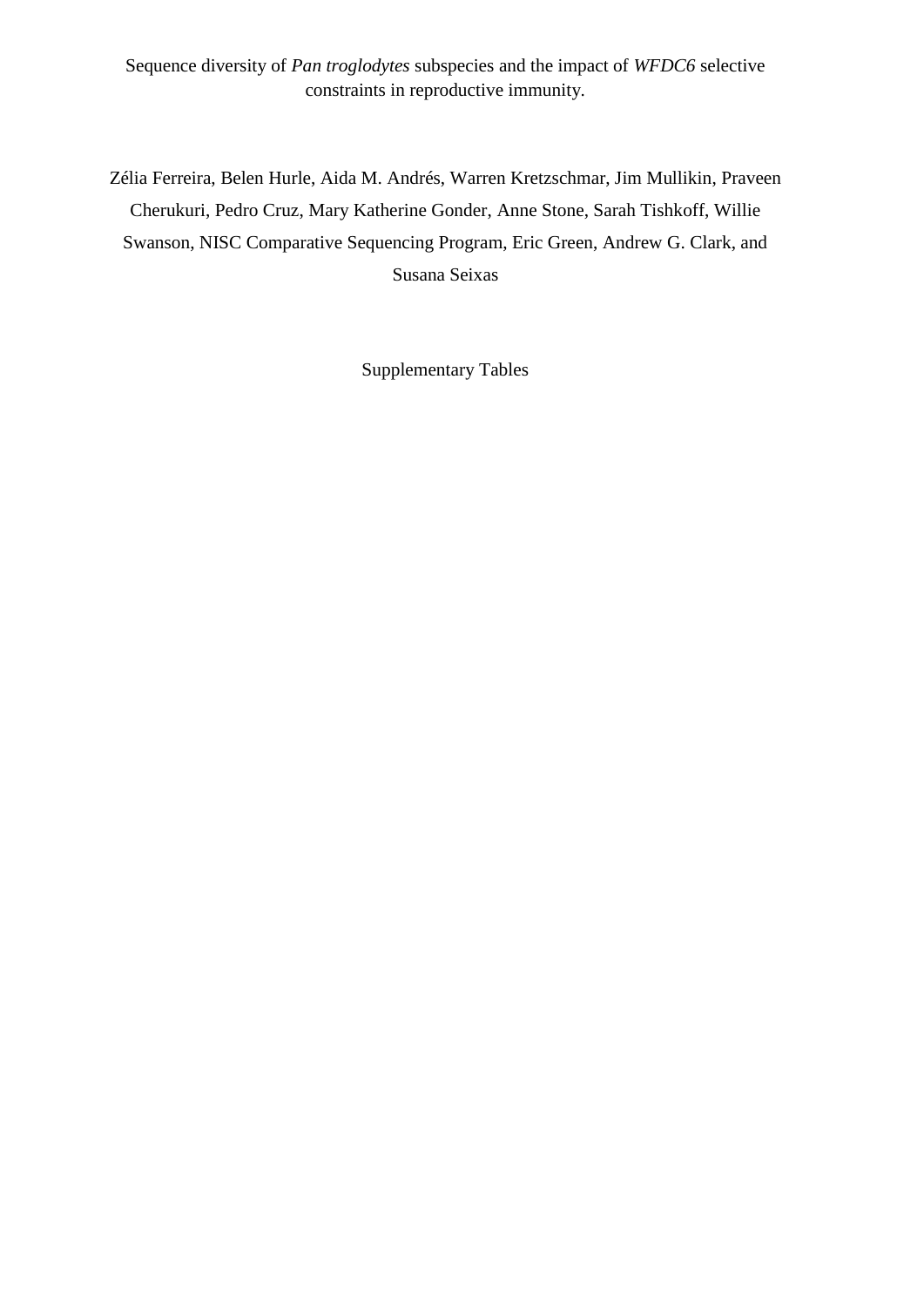**Supplementary Table S1**: Samples sequenced.

| <b>Population</b>           |               |                   |             |                 | <b>Sample numbers</b> |        |             |               |
|-----------------------------|---------------|-------------------|-------------|-----------------|-----------------------|--------|-------------|---------------|
|                             | Etrange Ewake |                   |             | Kita            | Mac                   | Maya   |             | Mokolo Nanga- |
| Pan troglodytes troglodytes | Eboko         | Nikita            | Papaie      | PauldinaPecos   |                       | Silva  | Suzanne     |               |
| (15)                        |               | Lada              | Jules       |                 |                       |        |             |               |
|                             | Achidi        |                   | Akwaya-Jean |                 | Alex                  | Bally  |             | Bankim Basho  |
|                             |               | <b>Bernadette</b> |             | Carlos Eve      |                       | Gah    | George Jack |               |
| Pan troglodytes ellioti     |               | Jacob             | Julie       | Kopongo         |                       | Louisa | Margaret    |               |
| (31)                        |               | Mesange           |             | Nemo            | Nicolene              |        | Papa        | Paquita       |
|                             |               | <b>TKC</b>        |             | Taweh Tinto-Mbu |                       | Tobi   | Bana        | Bergkamp      |
|                             |               | Koto              | Damian      |                 | Banyo                 |        |             |               |
| Pan troglodytes verus       |               | Pt100             | Pt101       | Pt102           | Pt103                 | Pt104  | Pt105       | Pt106         |
|                             |               | Pt107             | Pt112       | Pt115           | Pt117                 | Pt120  | Pt121       | Pt122         |
| (22)                        |               | Pt124             | Pt125       | Pt126           | Pt81                  | Pt87   | <b>Pt88</b> | Pt97          |
|                             |               | Pt98              |             |                 |                       |        |             |               |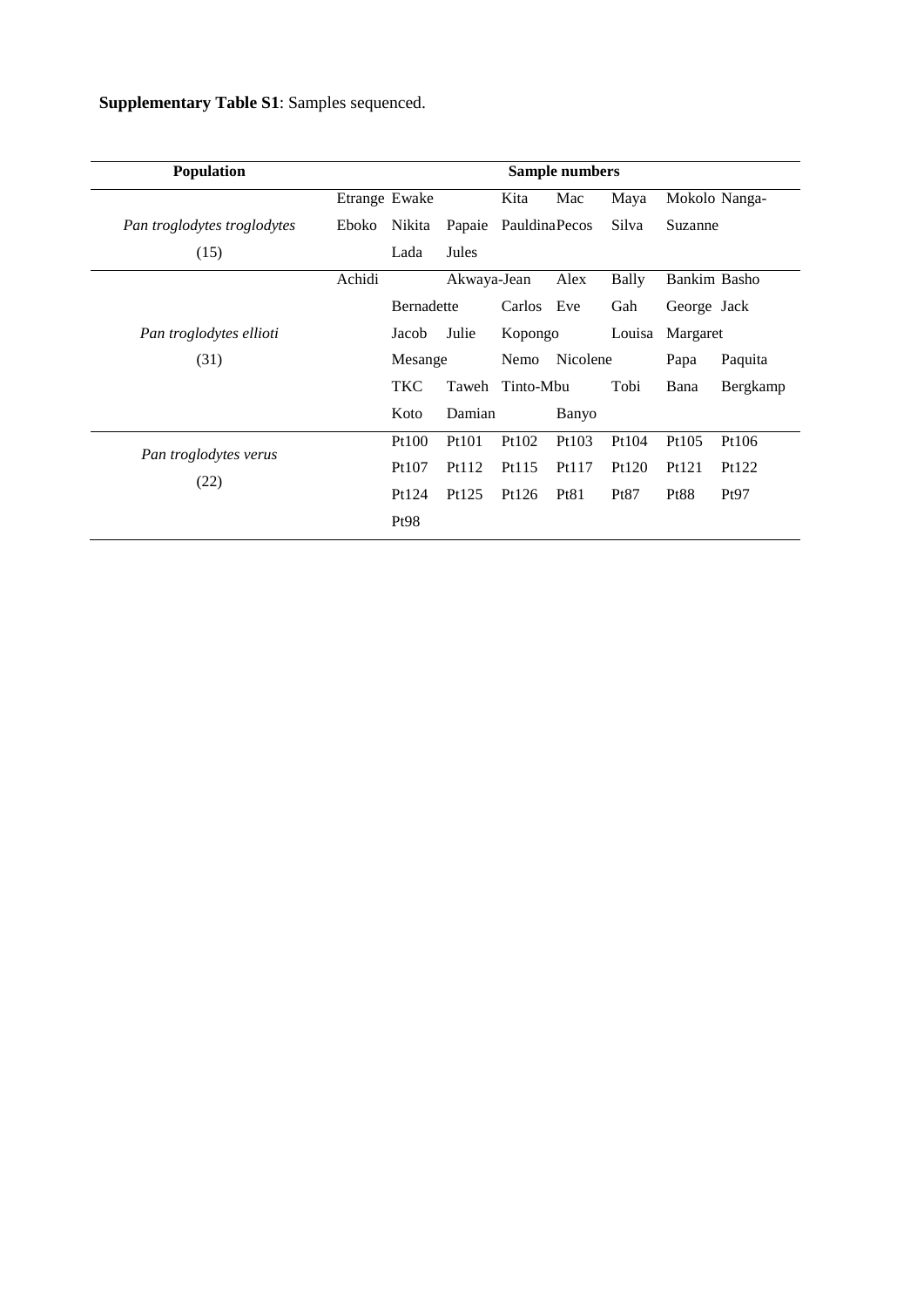**Supplementary Table S2:** Regions of the genome sequenced.

| Chr 20 coordinates*<br>Gene                                           |                                                |  |  |  |  |  |  |
|-----------------------------------------------------------------------|------------------------------------------------|--|--|--|--|--|--|
| <b>WFDC-CEN</b>                                                       |                                                |  |  |  |  |  |  |
| WFDC5 (WAP four-disulfide core domain 5)<br>43, 171, 507-43, 177, 217 |                                                |  |  |  |  |  |  |
| WFDC12 (WAP four-disulfide core domain 12)<br>43,185,481-43,186,520   |                                                |  |  |  |  |  |  |
| 43,236,912-43,238,599                                                 | $PI3$ (elafin)                                 |  |  |  |  |  |  |
| 43,269,088-43,271,823                                                 | <i>SEMG1</i> (semenogelin 1)                   |  |  |  |  |  |  |
| 43,269,088-43,286,513                                                 | SEMG2 (semenogelin 2)                          |  |  |  |  |  |  |
| 43,314,293-43,316,620                                                 | SLPI (secretory leukocyte peptidase inhibitor) |  |  |  |  |  |  |
| WFDC-TEL                                                              |                                                |  |  |  |  |  |  |
| 43,541,899-43,543,586                                                 | WFDC2 (WAP four-disulfide core domain 2)       |  |  |  |  |  |  |
| 43,574,515-43,577,678                                                 | SPINT3                                         |  |  |  |  |  |  |
| 43,596,250-43,601,548                                                 | WFDC6 (WAP four-disulfide core domain 6)       |  |  |  |  |  |  |
| 43,602,679-43,609,442                                                 | SPINLW1 (WAP four-disulfide core domain 7)     |  |  |  |  |  |  |
| 43,613,815-43,641,379                                                 | WFDC8 (WAP four-disulfide core domain 8)       |  |  |  |  |  |  |
| 43,669,992-43,693,321                                                 | WFDC9 (WAP four-disulfide core domain 9)       |  |  |  |  |  |  |
| 43,691,799-43,693,245                                                 | WFDC10a (WAP four-disulfide core domain 10a)   |  |  |  |  |  |  |
| 43,710,616-43,732,292                                                 | WFDC11 (WAP four-disulfide core domain 11)     |  |  |  |  |  |  |
| 43,746,704-43,767,072                                                 | WFDC10b (WAP four-disulfide core domain 10b)   |  |  |  |  |  |  |
| 43,764,069-43,770,870                                                 | WFDC13 (WAP four-disulfide core domain 13)     |  |  |  |  |  |  |
| 43,784,402-43,787,749                                                 | SPINT4                                         |  |  |  |  |  |  |
| 43,836,254-43,853,954                                                 | WFDC3 (WAP four-disulfide core domain 3)       |  |  |  |  |  |  |

## #Control Regions [\(Andrés, et al. 2010\)](#page-9-0)

| Pseudogene ID                                    | Chrromosome coordinate   | Gene and chr of origin |          |       |       | Processed Pseudogenes per genome |                |          |
|--------------------------------------------------|--------------------------|------------------------|----------|-------|-------|----------------------------------|----------------|----------|
|                                                  |                          |                        |          |       | Human | Chimpanzee                       | Orangutan      | Rhesus   |
| <b>ENCODE</b><br>Pseudogene: 79794<br>NON-ENCODE | chr11:5505093-5505962    | Unknown                |          |       |       |                                  | 1              |          |
| Pseudogene:89                                    | chr1:38020719-38021144   | C140RF138              | $\omega$ | Chr14 |       |                                  | 1              | $\bf{0}$ |
| Pseudogene: 127271                               | chr1:224666087-224666538 | Unknown                |          |       |       | 3                                | $\overline{2}$ | 4        |
| Pseudogene: 511                                  | chr1:181191136-181191557 | NCR <sub>1</sub>       | $\omega$ | Chr19 |       |                                  | 1              |          |
| Pseudogene: 716                                  | chr1:245414326-245414818 | PEX <sub>5</sub>       | $\omega$ | Chr12 |       |                                  | 1              |          |
| Pseudogene:189                                   | chr1:61892410-61893166   | <b>SPR</b>             | $\omega$ | Chr2  |       |                                  | 1              |          |
| Pseudogene:414                                   | chr1:156412265-156414162 | ELL2                   | $\omega$ | Chr5  | 3     | 3                                | 3              | 3        |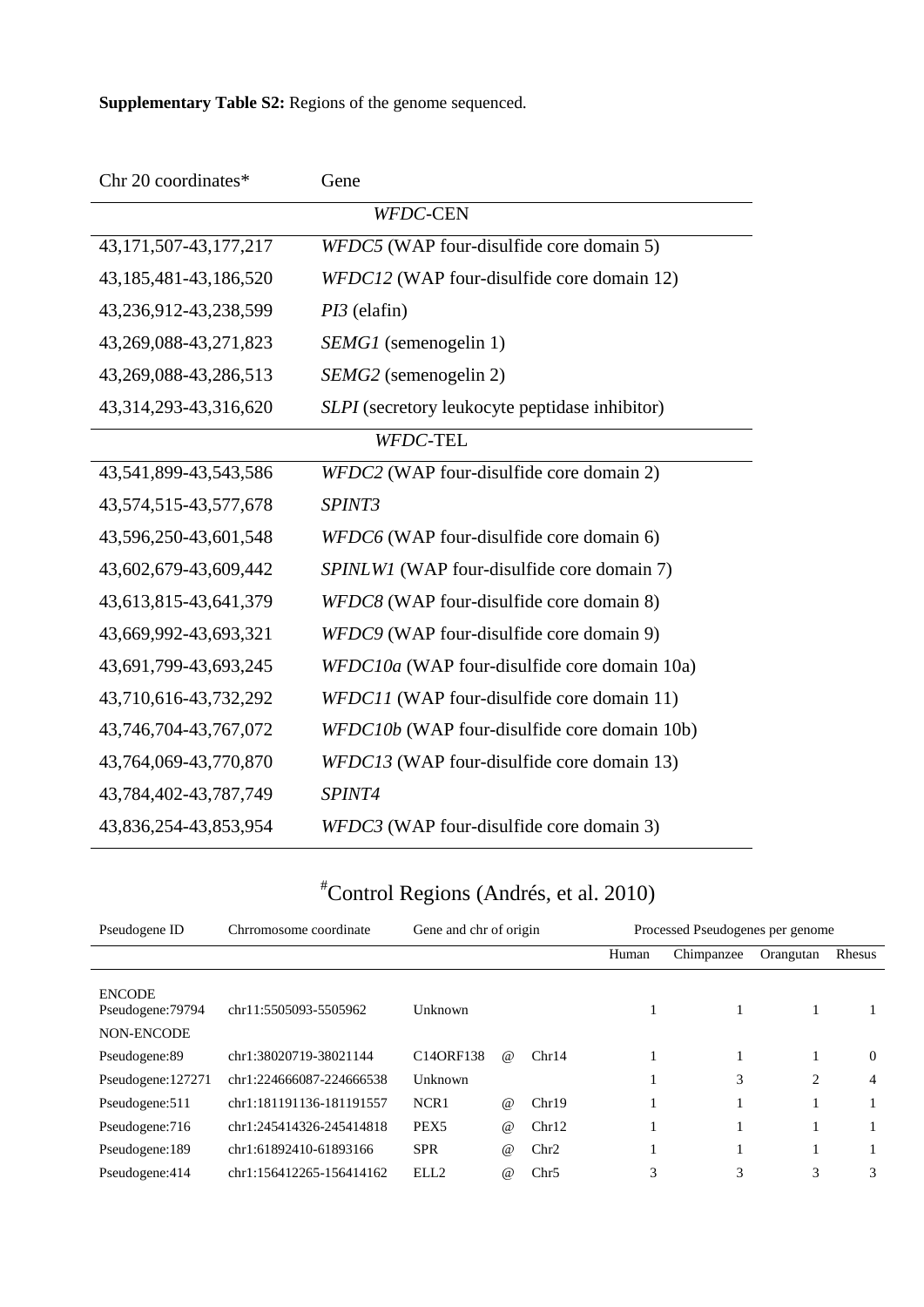| Pseudogene: 725   | chr2:7794021-7794677      | PSMB1              | $^{\omega}$     | Chr <sub>6</sub> | 1              | 1              | <b>ORF</b>            | 2?                    |
|-------------------|---------------------------|--------------------|-----------------|------------------|----------------|----------------|-----------------------|-----------------------|
| Pseudogene:881    | chr2:76338812-76339387    | <b>NP</b>          | $^{\omega}$     | Chr14            | 1              | 1              | 1                     | $1+$<br><b>ORF</b>    |
| Pseudogene:919    | chr2:101503725-101504888  | <b>PRCP</b>        | $^{\omega}{}$   | Chr11            | $\mathbf{1}$   | $\mathbf{1}$   | $\mathbf{1}$          | $\mathbf{1}$          |
| Pseudogene: 10377 | chr2:146951393-146952148  | Unknown            |                 |                  | 1              | 1              | 1                     | 1                     |
| Pseudogene: 10800 | chr2:158526147-158527646  | MTA3               | $^{\omega}{}$   | Chr <sub>2</sub> | 1              | $\mathbf{1}$   | 1                     | <b>ND</b>             |
| Pseudogene:1317   | chr3:34889168-34890350    | <b>FECH</b>        | $^{\omega}{}$   | Chr18            | 1              | $\mathbf{1}$   | 1                     | 1                     |
| Pseudogene:1390   | chr3:59496630-59497181    | Unknown            |                 |                  | $\overline{2}$ | 2              | 2                     | 2                     |
| Pseudogene:131502 | chr3:81498830-81499811    | Unknown            |                 |                  | 1              | 1              | $\mathbf{1}$          | <b>ND</b>             |
| Pseudogene:1588   | chr3:146885050-146885571  | GM <sub>2</sub> A  | $^{\omega}{}$   | Chr <sub>5</sub> | $\overline{2}$ | 2              | 2                     | 2                     |
| Pseudogene: 75498 | chr4:36184061-36186883    | FBXO38             | $^{\omega}{}$   | Chr <sub>5</sub> | 1              | $\mathbf{1}$   | 1                     | 1                     |
| Pseudogene: 1886  | chr4:89667737-89668341    | CD53               | $^{\omega}$     | Chr1             | 1              | $\mathbf{1}$   | $\mathbf{1}$          | 1                     |
| Pseudogene: 18262 | chr4:176732748-176734338  | ADAM29             | $^{\omega}{}$   | Chr4             | 2              | 2              | $\overline{2}$        | 2                     |
| Pseudogene:1835   | chr4:68730627-68731081    | Unknown            |                 |                  | 1              | $\mathbf{1}$   | $\mathbf{1}$          | 1                     |
| Pseudogene:2117   | chr5:29141432-29142101    | C14ORF45           | $^{\omega}$     | Chr14            | 1              | $\mathbf{1}$   | 1                     | $\mathbf{1}$          |
| Pseudogene: 19453 | chr5:133084092-133084524  | DPH4               | $^{\omega}$     | Chr11            | 1              | $\mathbf{1}$   | $\mathbf{1}$          | 1                     |
| Pseudogene:2934   | chr6:139701013-139702410  | DNAJC7             | $^{\omega}$     | Chr17            | 2              | 2              | 2                     | 3                     |
| Pseudogene: 3153  | chr7:55279435-55280868    | SLC19A3            | $^{\omega}$     | Chr <sub>2</sub> | $\overline{2}$ | $\overline{2}$ | 2                     | 2                     |
| Pseudogene: 20740 | chr7:128120741-128121217  | IMP3               | $^{\omega}{}$   | Chr15            | 2              | 2              | 2                     | 2                     |
| Pseudogene: 3607  | chr8:60632574-60632998    | NUDT <sub>15</sub> | $^{\omega}{}$   | Chr13            | 2              | $2 + 1$ ORF    | 2                     | 2                     |
| Pseudogene: 3693  | chr8:97208019-97209206    | Unknown            |                 |                  | 1              | 1              | 1                     | $\mathbf{1}$          |
| Pseudogene: 69522 | chr9:6185935-6186853      | GTF3A              | $^{\omega}$     | Chr13            | 5              | 5              | 5                     | 5                     |
| Pseudogene:21854  | chr9:21685170-21686842    | <b>KHSRP</b>       | $^{\omega}$     | Chr19            | 1              | $\mathbf{1}$   | $\mathbf{1}$          | $\mathbf{1}$          |
| Pseudogene: 4067  | chr9:106130426-106131316  | WDR45L             | $^{\omega}$     | Chr17            | 3              | $2 + 1$ ORF    | $2 + 1$<br><b>ORF</b> | 2                     |
| Pseudogene:4320   | chr10:79498396-79499304   | GNAI2              | $^{\omega}{}$   | Chr <sub>3</sub> | 3              | 3              | 2                     | $\mathbf{1}$          |
| Pseudogene: 4547  | chr11:40061840-40062643   | ZCCHC <sub>9</sub> | $\omega$        | Chr <sub>5</sub> | 3              | 2              | 3                     | 3                     |
| Pseudogene: 4837  | chr11:113829007-113830057 | <b>CCRN4L</b>      | $^{\circ}$      | Chr <sub>4</sub> | 1              | $\mathbf{1}$   | $\mathbf{1}$          | 2                     |
| Pseudogene: 4765  | chr11:91708853-91709310   | NDUFB11            | $^{\omega}$     | ChrX             | $\mathbf{1}$   | $\mathbf{1}$   | $\mathbf{1}$          | $1 + 1$<br><b>ORF</b> |
| Pseudogene: 4913  | chr12:7650698-7651196     | <b>CLTA</b>        | $\omega$        | Chr9             | 2              | 2              | 2                     | 2                     |
| Pseudogene: 5244  | chr12:107199014-107200142 | APOBEC3F           | $\omega$        | Chr22            | 1              | $\mathbf{1}$   | $\mathbf{1}$          | 1                     |
| Pseudogene: 5055  | chr12:44124847-44125485   | MESDC2             | $^{\copyright}$ | Chr15            | 1              | 1              | $\mathbf{1}$          | 1                     |
| Pseudogene: 73106 | chr13:24217272-24218374   | IRX1               | @               | Chr <sub>5</sub> | 1              | $\mathbf{1}$   | $\mathbf{1}$          | 1                     |
| Pseudogene: 5504  | chr13:89442087-89443147   | PEX12              | @               | Chr17            | 1              | $\mathbf{1}$   | 1                     | $\boldsymbol{0}$      |
| Pseudogene: 5477  | chr13:74300713-74302220   | RIOK3              | $^{\omega}$     | Chr18            | 1              | $\mathbf{1}$   | $\mathbf{1}$          | 1                     |
| Pseudogene: 5700  | chr14:61368336-61368840   | COX4I1             | $^{\copyright}$ | Chr16            | 2              | 1              | 2                     | $2 + 1$<br><b>ORF</b> |
| Pseudogene: 62081 | chr14:88646206-88647320   | MPPE1              | $^{\copyright}$ | Chr18            | 2              | $\mathbf{1}$   | $\mathbf{1}$          | $\mathbf{1}$          |
| Pseudogene: 6310  | chr16:82710324-82711542   | $PLK-1$            | $^{\omega}{}$   | Chr16            | 2              | 2              | 2                     | 2                     |
| Pseudogene: 6549  | chr17:66136577-66137001   | Unknown            |                 |                  | 1              | $\mathbf{1}$   | 1                     | 1                     |
| Pseudogene: 26649 | chr19:18012148-18012866   | APOA1BP            | $^{\copyright}$ | Chr1             | 2              | 2              | 2                     | 2                     |
| Pseudogene: 6997  | chr20:21429964-21430620   | GSTM3              | $^{\omega}$     | Chr1             | 1              | $\mathbf{1}$   | $\mathbf{1}$          | 2                     |
| Pseudogene: 7045  | chr20:37391075-37391973   | ATG3               | $^{\omega}{}$   | Chr <sub>3</sub> | 1              | 2              | 1                     | 1                     |
| Pseudogene: 7112  | chr21:15051781-15052541   | POLR2C             | $^{\omega}$     | Chr16            | 1              | $\mathbf{1}$   | $\mathbf{1}$          | 1                     |
| Pseudogene: 7176  | chr21:45316169-45316649   | Unknown            |                 |                  | 1              | 1              | 1                     | 1                     |

\* Chromosome coordinates are based in the human march 2006 assembly (hg18; genome.ucsc.edu)

# These loci were selected using the following filters: Processed pseudogenes (according to the annotation in pseudogene.org); Minimum length of 400 bp; Unlinked to each other; ot OR, not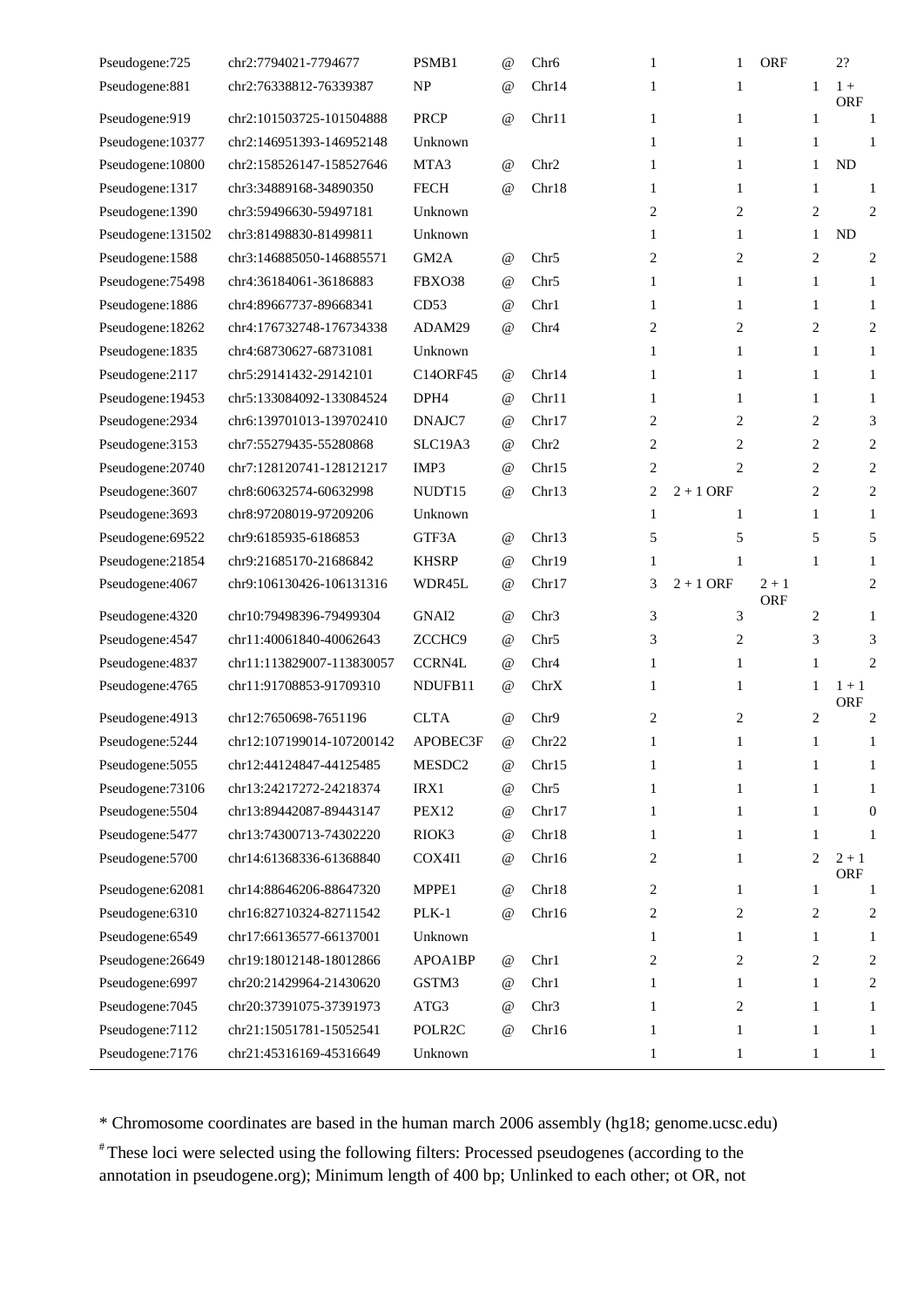ribosomal RNA (according to the annotation in pseudogene.org); With human, orangutan and rhesus orthologues; No overlap with UCSC genes; No overlap with highly conserved regions (most conserved, UCSC); Average genome recombination rate; Processed pseudogenes in single copy in human and chimpanzee genomes were preferred. (When this was not possible, one pseudogene per family was accepted provided that the members of the family had 90% identity or less among them.)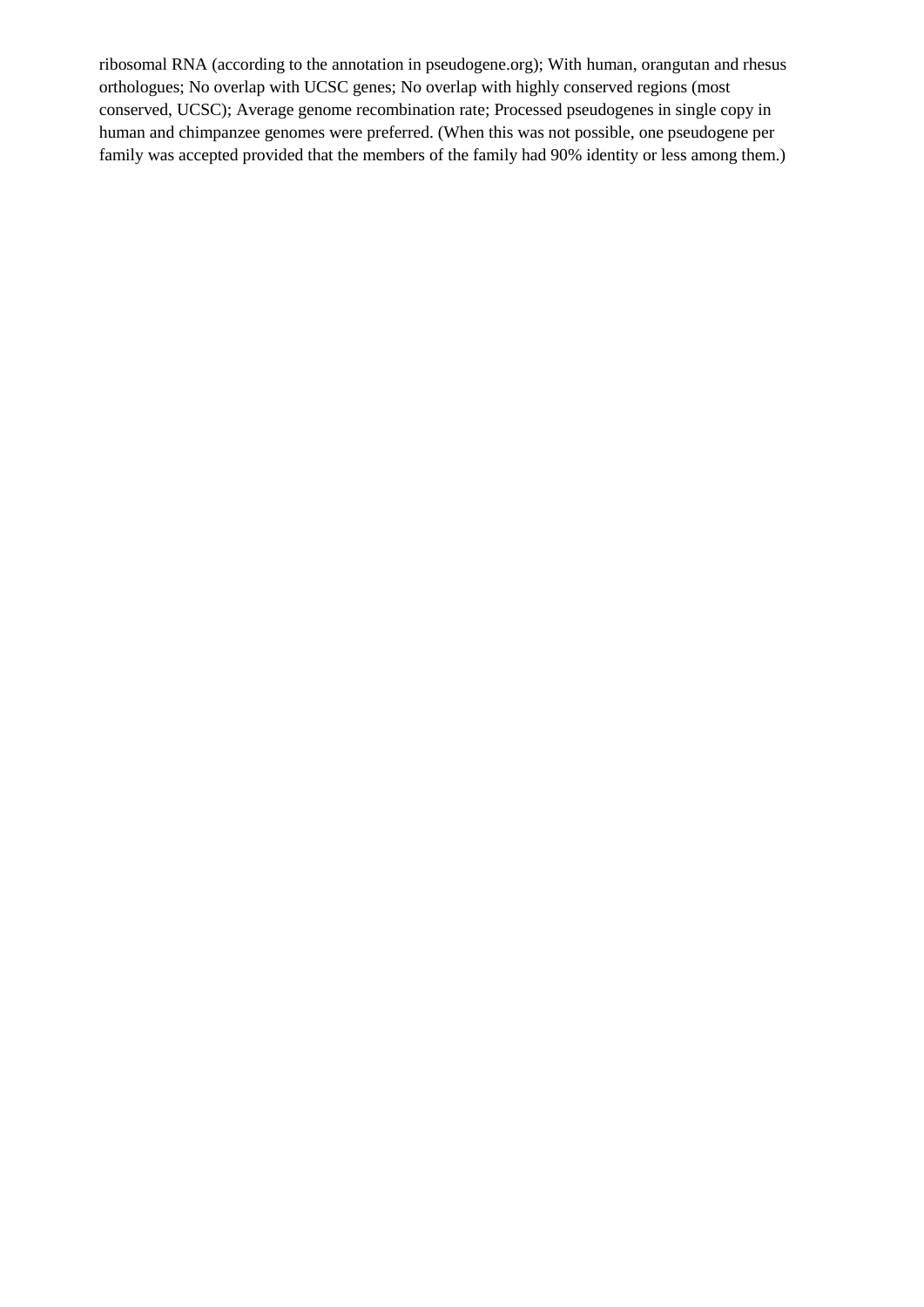## **Supplementary Table S3**: Coding substitutions in *WFDC* genes.

## a) Nonsynonymous substitutions

| <b>SNP</b> location | Protein          | Frequency      | Expected | Found         | Expected   | Found          | <b>SIFT</b><br>(Kumar, et      | PolyPhen<br>(Adzhubei,           |
|---------------------|------------------|----------------|----------|---------------|------------|----------------|--------------------------------|----------------------------------|
| in chr20 (Pantro2)  |                  |                | Residue  | Residue       | Codon      | Codon          | al. 2009)                      | et al. 2010)                     |
|                     |                  |                |          |               |            |                |                                |                                  |
| 42453065 WFDC5      |                  | $0.06$ R       |          | H             | CGC        | CAC            | Tolerated                      | Benign<br>Possibly               |
| 42453208 WFDC5      |                  | $0.04$ V       |          | I             | <b>GTC</b> | <b>ATC</b>     | Tolerated                      | Damaging<br>Possibly             |
| 42453271 WFDC5      |                  | $0.02 \quad V$ |          | M             | <b>GTG</b> | <b>ATG</b>     | Tolerated                      | Damaging                         |
| 42466176 WFDC12     |                  | $0.04$ W       |          | ${\mathbb R}$ | <b>TGG</b> | $_{\rm CGG}$   | Damaging                       | Benign                           |
| 42466200 WFDC12     |                  | $0.04$ S       |          | $\, {\bf P}$  | <b>TCA</b> | <b>CCA</b>     | Damaging                       | Benign<br>Probably               |
| 42466206 WFDC12     |                  | $0.04$ D       |          | $\, {\rm H}$  | GAT        | CAT            | Damaging                       | Damaging                         |
| 42466400 WFDC12     |                  | $0.01$ K       |          | ${\bf N}$     | AAG        | AAT            | Tolerated                      | Probably<br>Damaging<br>Probably |
| 42466463 WFDC12     |                  | $0.02$ D       |          | $\mathbf E$   | GAC        | GAA            | Tolerated                      | Damaging                         |
| 42466492 WFDC12     |                  | $0.02$ D       |          | ${\bf N}$     | <b>GAT</b> | AAT            | Tolerated                      | Benign                           |
| 42466510 WFDC12     |                  | $0.04$ V       |          | I             | <b>GTA</b> | <b>ATA</b>     | Tolerated                      | Benign                           |
| 42519166 PI3        |                  | $0.02$ T       |          | M             | ACG        | <b>ATG</b>     | Tolerated                      | Benign<br>Possibly               |
| 42520083 PI3        |                  | $0.12$ V       |          | I             | <b>GTT</b> | <b>ATT</b>     | Tolerated<br>Affect            | Damaging                         |
| 42568115 SEMG2      |                  | $0.02$ G       |          | D             | GGT        | GAT            | Protein<br>Funcion             | Probably<br>Damaging<br>Possibly |
| 42568172 SEMG2      |                  | $0.05$ G       |          | V             | GGC        | <b>GTC</b>     | Tolerated                      | Damaging                         |
| 42568204 SEMG2      |                  | $0.02$ H       |          | D             | <b>CAT</b> | <b>GAT</b>     | Tolerated                      | Benign<br>Possibly               |
| 42568441 SEMG2      |                  | $0.02\quad A$  |          | $\mathbf T$   | <b>GCT</b> | $\mathbf{ACT}$ | Tolerated                      | Damaging<br>Possibly             |
| 42568613 SEMG2      |                  | $0.01$ S       |          | ${\bf N}$     | AGC        | <b>AAC</b>     | Tolerated                      | Damaging<br>Probably             |
| 42568780 SEMG2      |                  | $0.01$ H       |          | $\mathbf Y$   | <b>CAT</b> | <b>TAT</b>     | Tolerated                      | Damaging<br>Probably             |
| 42568831 SEMG2      |                  | $0.02$ K       |          | $\mathbf E$   | AAG        | GAG            | Tolerated                      | Damaging                         |
| 42568883 SEMG2      |                  | $0.02$ K       |          | $\mathbf M$   | AAG        | <b>ATG</b>     | Tolerated                      | Probably<br>Damagin<br>Probably  |
| 42568888 SEMG2      |                  | $0.02$ H       |          | $\mathbf Y$   | <b>CAT</b> | <b>TAT</b>     | Tolerated                      | Damaging<br>Probably             |
| 42569052 SEMG2      |                  | $0.01$ E       |          | D             | GAG        | <b>GAT</b>     | Tolerated                      | Damaging                         |
| 42569213 SEMG2      |                  | $0.07 \quad I$ |          | T             | ATT        | <b>ACT</b>     | Tolerated                      | Benign<br>Probably               |
| 42569468 SEMG2      |                  | $0.02$ R       |          | $\mathbf{P}$  | CGA        | <b>CCA</b>     | Tolerated                      | Damaging                         |
| 42569698 SEMG2      |                  | $0.02$ H       |          | $\mathbf Y$   | <b>CAT</b> | <b>TAT</b>     | Tolerated                      | Benign<br>Possibly               |
| 42826868 WFDC2      |                  | $0.02$ S       |          | L             | <b>TCG</b> | <b>TTG</b>     | Tolerated                      | Damaging                         |
| 42826905 WFDC2      |                  | $0.04$ S       |          | $\mathbb{R}$  | AGC        | AGG            | Tolerated                      | Benign<br>Probably               |
| 42897365 WFDC6      |                  | $0.01\quad C$  |          | $\mathbb{R}$  | <b>TGT</b> | <b>CGT</b>     | Tolerated                      | Damaging                         |
| 42897376 WFDC6      |                  | $0.02$ R       |          | H             | <b>CGT</b> | CAT            | Tolerated                      | Benign                           |
| 42897403 WFDC6      |                  | $0.03$ E       |          | G             | GAA        | <b>GGA</b>     | Tolerated                      | Benign                           |
| 42897449 WFDC6      |                  | $0.01$ E       |          | K             | GAA        | AAA            | Tolerated                      | Benign<br>Probably               |
| 42897457 WFDC6      |                  | $0.07$ V       |          | G             | <b>GTG</b> | GGG            | Tolerated                      | Damaging                         |
| 42898710 WFDC6      |                  | $0.01$ I       |          | $\mathbf V$   | <b>ATC</b> | <b>GTC</b>     | Tolerated                      | Benign<br>Possibly               |
| 42972808 WFDC9      |                  | $0.03$ I       |          | T             | <b>ATT</b> | <b>ACT</b>     | Torerated<br>Affect<br>Protein | Damaging                         |
|                     | 42992587 WFDC10A | $0.09$ T       |          | P             | <b>ACT</b> | <b>CCT</b>     | Funcion                        | Benign                           |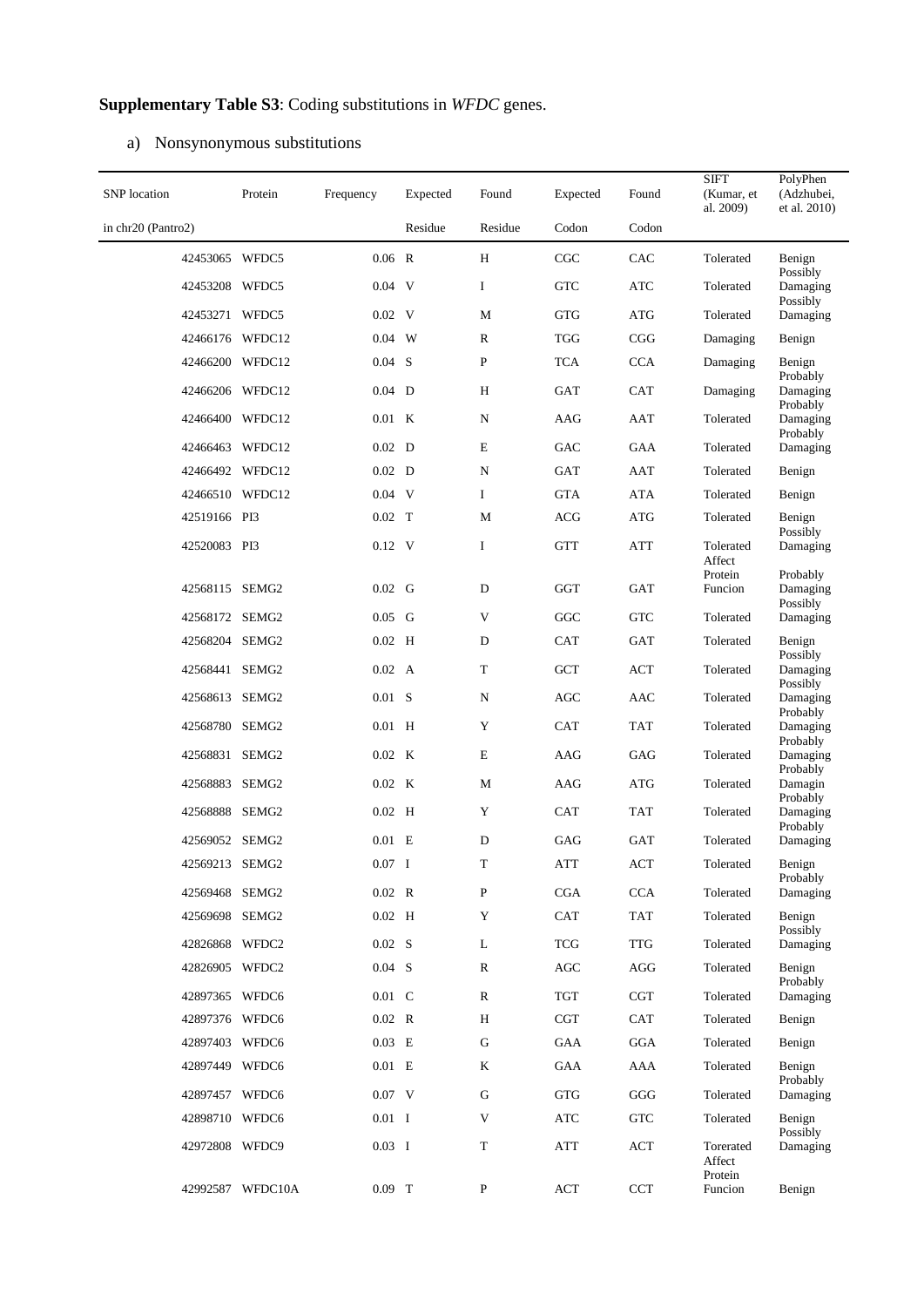| 42992632 | WFDC10A          | $0.01$ Q       | K           | CAG        | AAG        | Torelated                      | Possibly<br>Damaging |
|----------|------------------|----------------|-------------|------------|------------|--------------------------------|----------------------|
| 42993698 | WFDC10A          | $0.01\quad C$  | R           | <b>TGT</b> | <b>CGT</b> | Affect<br>Protein<br>Funcion   | Probably<br>Damaging |
| 43044472 | WFDC10B          | $0.01 \quad C$ | $\ast$      | <b>TGT</b> | <b>TGA</b> |                                |                      |
| 43044552 | WFDC10B          | 0.02 L         | V           | <b>CTA</b> | <b>GTA</b> | Torelated<br>Affect<br>Protein | Benign               |
|          | 43044585 WFDC10B | $0.01 \quad I$ | V           | <b>ATC</b> | <b>GTC</b> | Funcion                        | Benign<br>Possibly   |
| 43045539 | WFDC10B          | $0.07$ R       | $\mathbf C$ | <b>CGT</b> | <b>TGT</b> | Tolerated                      | Damaging             |
| 43045602 | WFDC10B          | $0.08$ P       | T           | CCC        | <b>ACC</b> | Tolerated<br>Affect            | Benign               |
| 43071581 | WFDC10B          | $0.02 \quad R$ | T           | AGG        | ACG        | Protein<br><b>Function</b>     | Probably<br>Damaging |
| 43142946 | WFDC3            | $0.01$ E       | K           | <b>GAA</b> | AAA        | Tolerated                      | Benign               |
| 43142988 | WFDC3            | $0.02$ K       | E           | <b>AAA</b> | GAA        | Tolerated<br>Affect            | Benign               |
| 43143039 | WFDC3            | $0.02 \quad C$ | S           | <b>TGT</b> | AGT        | Protein<br><b>Function</b>     | Probably<br>Damaging |
| 43155352 | WFDC3            | $0.44$ S       | F           | <b>TCT</b> | <b>TTT</b> | Tolerated                      | Benign               |
| 43155425 | WFDC3            | $0.45$ T       | P           | <b>ACT</b> | <b>CCT</b> | Tolerated                      | Benign               |
| 43155466 | WFDC3            | $0.20$ P       | L           | <b>CCT</b> | <b>CTT</b> | Tolerated<br>Affect<br>Protein | Benign               |
| 43155467 | WFDC3            | $0.03$ P       | S           | <b>CCT</b> | <b>TCT</b> | Function                       | Benign               |

b) Non-synonymous chimpanzee specific fixed differences

| Protein           | Position          | Human        | Chimp          | Orang              | Macaque        | SIFT (Kumar, et al. 2009)      | PolyPhen<br>(Adzhubei,<br>et al.<br>2010) |
|-------------------|-------------------|--------------|----------------|--------------------|----------------|--------------------------------|-------------------------------------------|
| WFDC12            | G <sub>27</sub> D | $\mathsf{C}$ | T              | $\mathcal{C}$      | $\mathcal{C}$  | Tolerated                      | Benign                                    |
| SEMG <sub>2</sub> | A93V              | $\mathsf{C}$ | $\mathbf T$    | $\mathsf{C}$       | $\mathsf{C}$   | Tolerated                      | Benign                                    |
| SEMG2             | G101D             | G            | A              | G                  | G              | Tolerated                      | Benign                                    |
| SEMG <sub>2</sub> | <b>K120E</b>      | A            | G              | A                  | $\mathsf{A}$   | Tolerated                      | Benign                                    |
| SEMG <sub>2</sub> | H136Y             | $\mathsf{C}$ | T              | $\mathbf C$        | $\mathcal{C}$  | Tolerated                      | Benign                                    |
| SEMG <sub>2</sub> | S232G             | $\mathsf{A}$ | G              | A                  | $\mathsf{A}$   | Tolerated                      | Benign                                    |
| SEMG <sub>2</sub> | <b>H401R</b>      | $\mathsf{A}$ | G              | $\overline{A}$     | $\overline{A}$ | Tolerated                      | Benign                                    |
| SEMG <sub>2</sub> | H461R             | A            | G              | A                  | A              | Tolerated                      | Benign                                    |
| SEMG2             | T485S             | A            | T              | A                  | $\mathsf{A}$   | <b>Affect Protein Function</b> | Benign                                    |
| SEMG <sub>2</sub> | G504D             | G            | A              | G                  | G              | Tolerated                      | Benign                                    |
| <b>SLPI</b>       | L13F              | G            | A              | G                  | G              | Tolerated                      | Benign                                    |
| WFDC6             | <b>P34S</b>       | G            | $\overline{A}$ | G                  | G              | Tolerated                      | Benign                                    |
| <b>EPPIN</b>      | K79E              |              |                |                    |                | <b>Affect Protein Function</b> |                                           |
| WFDC8             | L207P             | A            | G              | $\overline{\cdot}$ | A              | Tolerated                      | Benign                                    |
| WFDC8             | D64E              | G            | T              | G                  | $\mathsf{A}$   | Tolerated                      | Benign                                    |
| WFDC8             | S30C              | G            | $\mathbf C$    | G                  | G              | Tolerated                      | Benign                                    |
| WFDC9             | F31L              | A            | G              | A                  | T              | Tolerated                      | Benign                                    |
| WFDC10B/13 L16S   |                   | A            | G              | A                  | A              | Tolerated                      | Benign                                    |

c) Synonymous substitutions for the *WFDC* genes.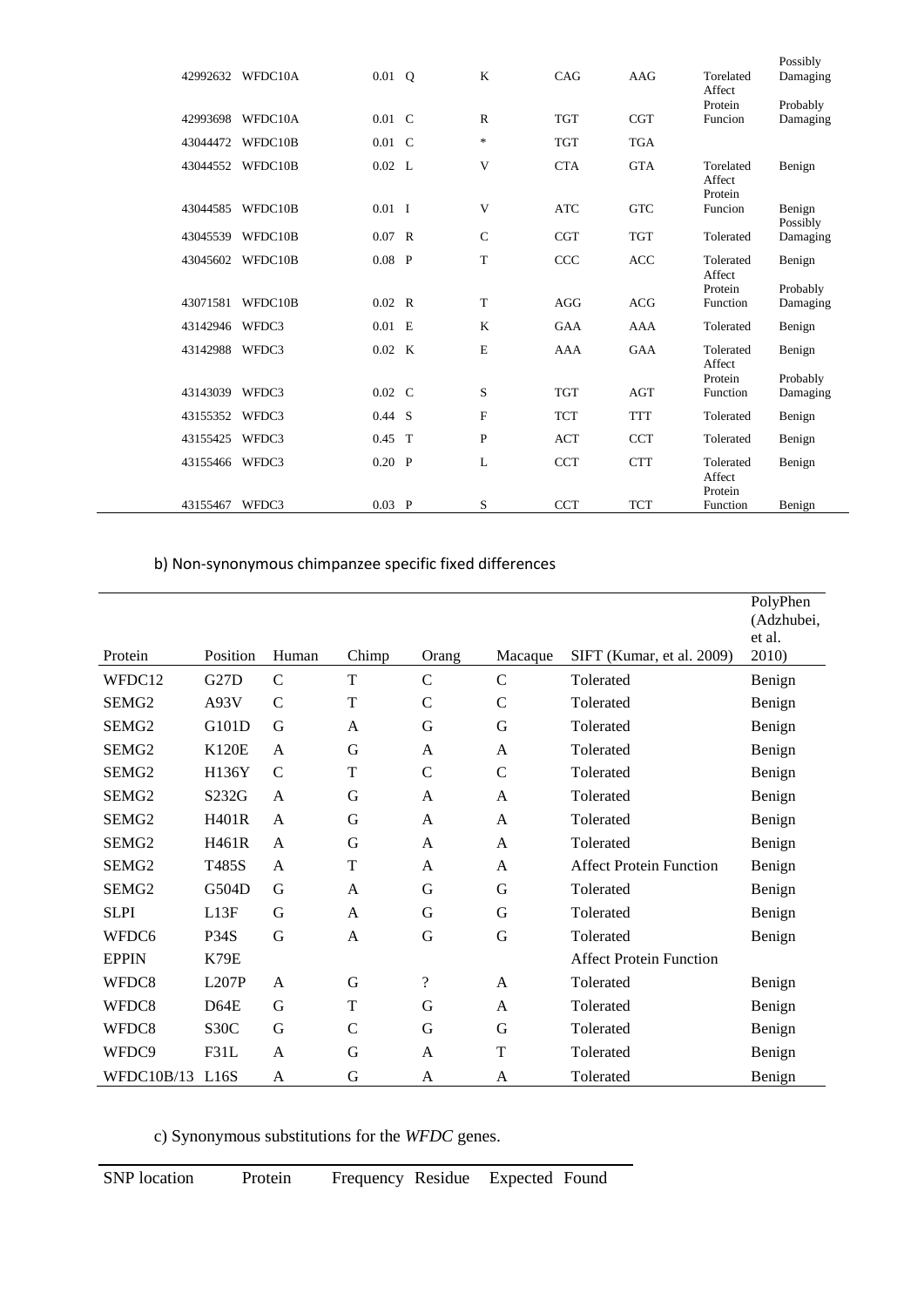| in chr20 (Pantro2) |                  |           | Codon      | Codon      |
|--------------------|------------------|-----------|------------|------------|
| 42452973 WFDC5     |                  | 0.44 R    | <b>CGG</b> | <b>AGG</b> |
| 42452992 WFDC5     |                  | 0.45 S    | <b>AGC</b> | <b>AGT</b> |
| 42453007 WFDC5     |                  | $0.2$ K   | AAG        | AAA        |
| 42453097 WFDC5     |                  | $0.02$ V  | <b>GTG</b> | <b>GTA</b> |
| 42453292 WFDC5     |                  | $0.21$ L  | <b>CTA</b> | <b>TTA</b> |
| 42466156 WFDC12    |                  | $0.45$ G  | GGC        | <b>GGT</b> |
| 42466499 WFDC12    |                  | $0.14$ F  | <b>TTC</b> | <b>TTT</b> |
| 42520145 PI3       |                  | $0.02\ G$ | <b>GGT</b> | <b>GGA</b> |
| 42569232 SEMG2     |                  | $0.13$ E  | GAG        | <b>GAA</b> |
| 42569682 SEMG2     |                  | 0.02<br>Q | CAG        | CAA        |
| 42826908 WFDC2     |                  | 0.05<br>A | GCG        | GCC        |
| 42836863 WFDC2     |                  | $0.03$ L  | <b>CTC</b> | <b>CTT</b> |
| 42921553 WFDC8     |                  | $0.12$ S  | <b>AGC</b> | <b>AGT</b> |
|                    | 42993772 WFDC10A | $0.01$ I  | <b>ATC</b> | <b>ATT</b> |
| 43010530 WFDC11    |                  | $0.02$ T  | ACC        | <b>ACT</b> |
| 43010584 WFDC11    |                  | $0.01$ R  | <b>AGG</b> | <b>AGA</b> |
| 43071581 WFDC13    |                  | $0.02$ S  | <b>TCC</b> | <b>TCG</b> |
|                    | 43072457 WFDC10B | 0.05 S    | AGC        | <b>AGT</b> |
| 43156519 WFDC3     |                  | 0.01<br>L | <b>CTG</b> | <b>CTA</b> |
| 43156543 WFDC3     |                  | $0.09$ P  | <b>CCC</b> | <b>CCT</b> |

**Supplementary Table S.4**: 2.5 percentile resulting from 100000 coalescent simulations using ms, under three demographic models [\(Hudson 2002\)](#page-9-3).

| Gene              | Sub-species     | S  | $\pi$ (10 <sup>-4</sup> ) | Length | $\Theta_{\rm w}$ | Tajima's $D$ | Fu & Li $D^*$ | Fay and Wu's $H$ | P(HKA) |
|-------------------|-----------------|----|---------------------------|--------|------------------|--------------|---------------|------------------|--------|
| WFDC5             | Pan troglodytes | 45 | 7.7796                    | 5536   | 8.25             | $-0.1739$    | $-0.1817$     | 1.4109           | 0.6746 |
| WFDC12            | Pan troglodytes | 24 | 2.4808                    | 1323   | 4.39             | $-1.2459$    | $-1.0808$     | 0.7227           | 0.6637 |
| PI3               | Pan troglodytes | 32 | 4.3176                    | 3377   | 5.85             | $-0.7764$    | $-0.3782$     | 6.5226           | 0.4454 |
| <b>SEMG1</b>      | Pan troglodytes | 45 | 3.9938                    | 3305   | 8.2              | $-1.5677$    | 0.3357        | $-1.0394$        | 0.1462 |
| SEMG <sub>2</sub> | Pan troglodytes | 47 | 3.5766                    | 4324   | 8.57             | $-1.7859$    | $-0.352$      | 5.0682           | 0.8163 |
| <b>SLPI</b>       | Pan troglodytes | 46 | 6.6832                    | 4709   | 8.38             | $-0.6211$    | 0.6394        | 7.6619           | 0.247  |
| WFDC2             | Pan troglodytes | 34 | 5.3535                    | 3984   | 6.2              | $-0.4058$    | $-0.2482$     | 0.656            | 0.1038 |
| SPINT3            | Pan troglodytes | 44 | 5.2971                    | 3727   | 8.04             | $-1.0425$    | $-1.5881$     | 36.879           | 0.0084 |
| WFDC6             | Pan troglodytes | 31 | 1.6333                    | 2807   | 5.67             | $-2.1039$    | $-2.8978$     | $-1.5222$        | 0.0131 |
| WFDC7             | Pan troglodytes | 38 | 3.165                     | 3233   | 6.96             | $-1.648$     | $-2.0926$     | 16.8892          | 0.0175 |
| WFDC8             | Pan troglodytes | 56 | 4.8159                    | 7179   | 10.2             | $-1.6397$    | $-2.1769$     | 6.131            | 0.1153 |
| WFDC9/10A         | Pan troglodytes | 67 | 7.2409                    | 6863   | 12.2             | $-1.2844$    | $-1.8648$     | 19.3656          | 0.3861 |
| WFDC11            | Pan troglodytes | 71 | 10.094                    | 5037   | 13               | $-0.7082$    | $-0.5289$     | 25.782           | 0.0145 |
| WFDC10B/13        | Pan troglodytes | 59 | 6.8495                    | 7365   | 10.8             | $-1.1309$    | $-1.54$       | $-4.1285$        | 0.1052 |
| <i>SPINT4</i>     | Pan troglodytes | 30 | 2.2099                    | 3527   | 5.5              | $-1.7644$    | $-1.9467$     | 16.0833          | 0.1734 |
| WFDC3             | Pan troglodytes | 93 | 10.64                     | 7572   | 17               | $-1.1874$    | $-1.0211$     | 17.8464          | 0.0719 |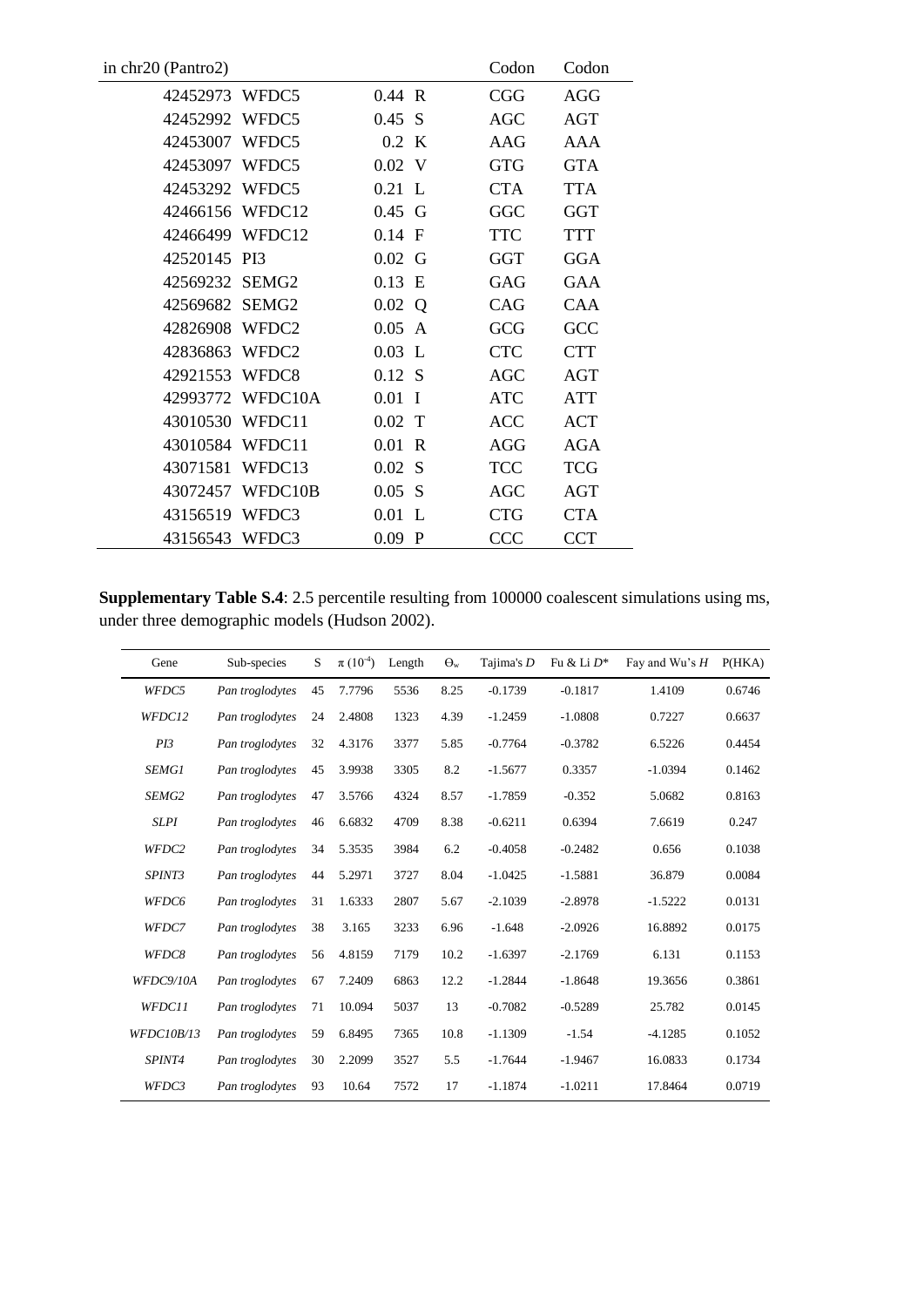|                     | <b>Parameters for Branches</b>           | <b>Likelihoods</b> |
|---------------------|------------------------------------------|--------------------|
| One ratio           | $\omega$ EPPIN-WFDC6 <sup>=</sup> 0.4739 | $-1388.2014$       |
| <b>Two ratios</b>   | $\omega$ EPPIN = 0.4738                  | $-1387.6820$       |
|                     | $ω$ <sub>WFDC6</sub> = 0.7782            |                    |
| Three ratios        | $\omega_{EPPIN} = 0.4739$                | -1387.5959         |
|                     | $\omega_{\text{WFDC6others}} = 0.7091$   |                    |
|                     | $\omega$ wFDC6ancHomoPan = 1.1656        |                    |
| <b>Three ratios</b> | $\omega_{\text{EPPIN}} = 0.4738$         | -1387.6534         |
|                     | $\omega$ wFDC6 others = 0.8119           |                    |
|                     | $\omega_{\text{WFDC6Pan}} = 0.5891$      |                    |

**Supplementary Table S.5**: Parameter Estimates and Likelihood Scores under Different Branch models [\(Yang 1997;](#page-9-4) [Zhang, et al. 2005\)](#page-9-5).